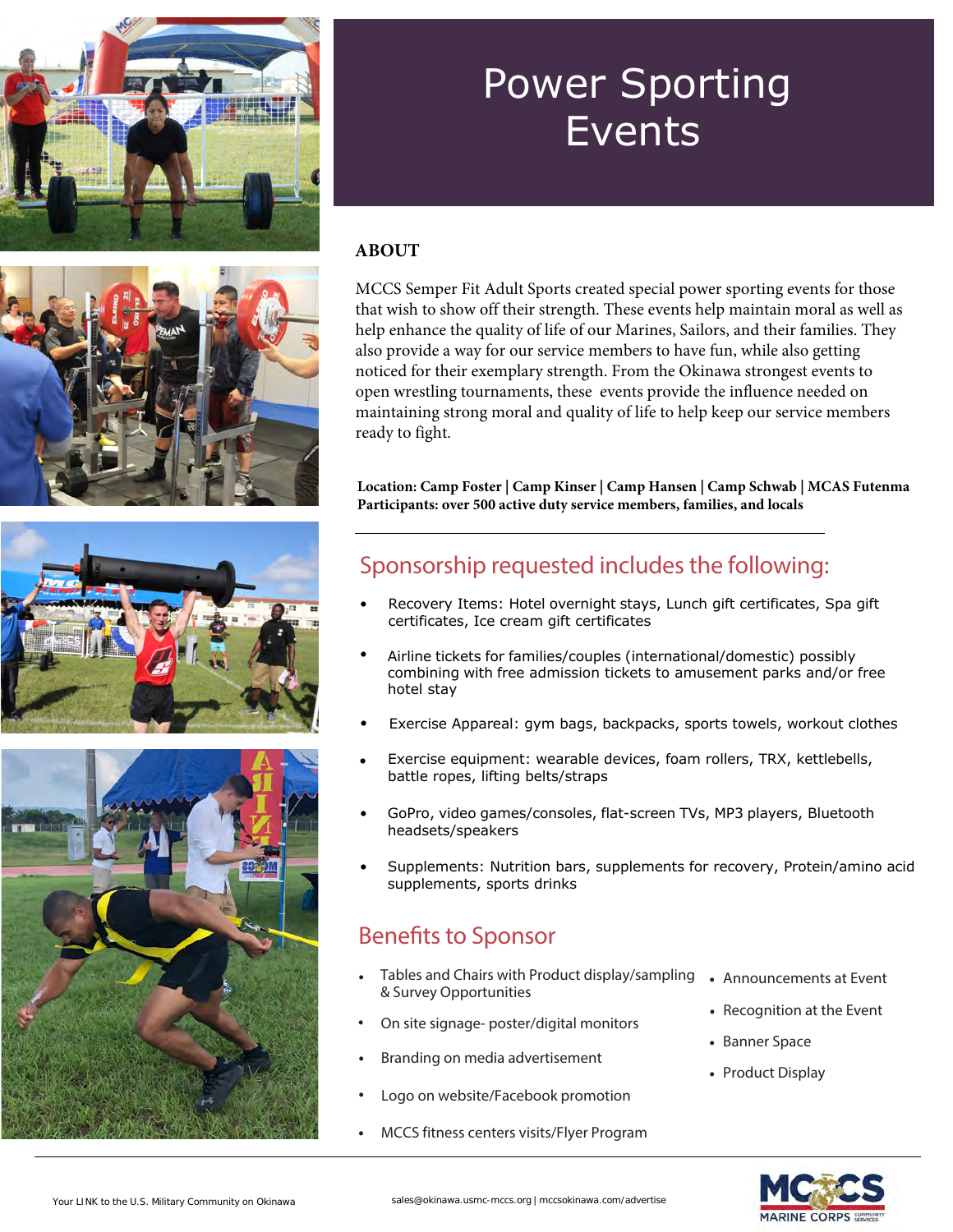#### Power Sporting Events



### Bench Press Competition

Competitors compete in various weight classes with overall winners in male and female categories

Date: February & September Location: MCAS Futenma | Camp Kinser Participants: 88

# Powerlifting Competition

Competitors will compete in squats, bench press, and deadlift. Winners based on amount of weight lifted.

Date: May & December Location: Camp Hansen | Camp Foster Participants: 172





## Open Wrestling Tournaments

Open wrestling tournament. Winners will be awarded in 1st, 2nd, and 3rd place finishers in each weight devision

Date: January | October | December Location: Foster | Schwab | Futenma Participants: 47